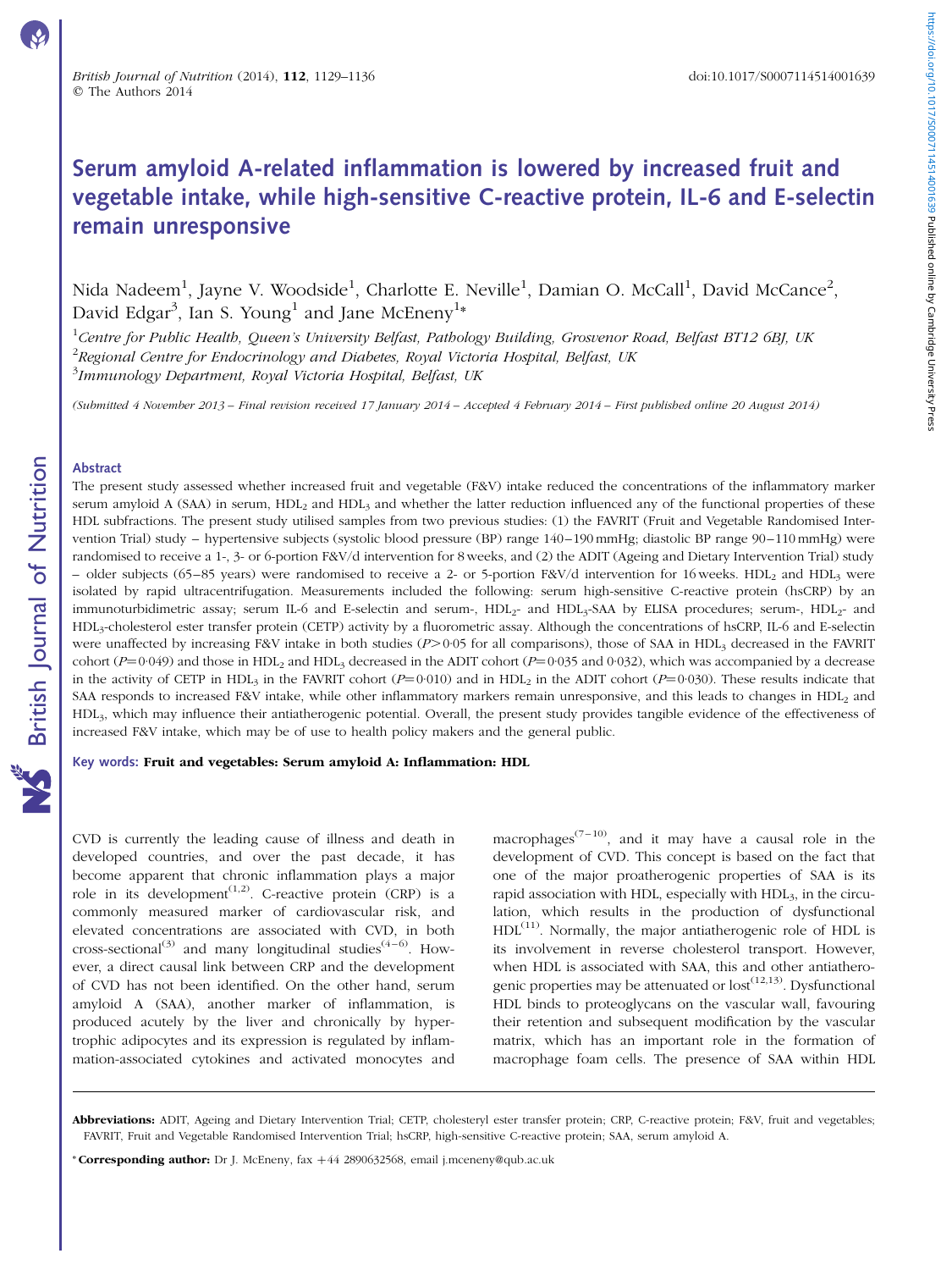fractions also decreases the efflux of cholesterol from lipidladen macrophages $<sup>(14)</sup>$ . In addition, HDL-associated enzymes</sup> may be influenced by the presence of SAA. For example, the activity of cholesteryl ester transfer protein (CETP) may be increased<sup> $(15)$ </sup>, which leads to altered lipoprotein remodelling $(16)$  and may contribute to an atherogenic phenotype. In support of this, we have found that increased lycopene intake leads to a reduction in the concentrations of SAA and a concomitant decrease in the activity of  $CETP^{(17)}$ .

Therefore, considering the above-mentioned findings, it is likely that factors that reduce systemic concentrations of SAA and, therefore, its association with HDL may reduce the burden of CVD risk. One such factor that may mediate this response is increased fruit and vegetable (F&V) intake. Meta-analyses of prospective cohort studies have suggested an association between increased F&V intake and reduced CVD risk<sup>(18)</sup> and stroke<sup>(19)</sup>. However, although these observational studies have demonstrated a significant inverse relationship between high F&V intake and CVD risk, no biological marker that responds to increased F&V intake has been identified. For example, intervention studies examining the inflammatory molecule CRP have reported conflicting results<sup> $(20-22)$ </sup>, while observational studies have rarely shown an association between increased F&V intake and reduced CRP concentrations after adjustment for possible confounding factors<sup>(23–25)</sup>. In fact, both the FAVRIT (Fruit and Vegetable Randomised Intervention Trial) and ADIT (Ageing and Dietary Intervention Trial) studies have found that CRP does not respond to increased F&V intake $(26-28)$ . However, we suggest that SAA may respond to inflammatory changes brought about by increased F&V intake, based on the concept that SAA has been documented as a more sensitive marker of inflammatory changes than  $CRP^{(29,30)}$  and on the fact that we have found that SAA responds to increased intake of foods rich in lycopene, while CRP is unresponsive $(17)$ .

Therefore, the present study was carried out to investigate whether (1) SAA responded to increased F&V intake, while other inflammatory markers were unresponsive, and (2) increased F&V intake lowered HDL-associated inflammation and thereby influenced the antiatherogenic properties of HDL. This was achieved by utilising samples from two previous F&V intervention studies<sup>(26–28)</sup> and was not part of the original analyses.

#### Materials and methods

# Study groups

The present study was carried out using samples from two previous Food Standards Agency-funded studies. The first study examined the effect of increased F&V intake in a group of subjects with mild hypertension (the FAVRIT study). The second study examined the effect of increased F&V intake in an older population (the ADIT study).

Fruit and Vegetable Randomised Intervention Trial study design. Details of the FAVRIT study have been published previously(26,27). In brief, 112 participants aged between 40 and 65 years, with brachial blood pressure in the range of

140–190 mmHg (systolic) and 90–110 mmHg (diastolic), were recruited from medical outpatient clinics and through local press release. Exclusion criteria were diabetes mellitus, an acute coronary ischaemic attack within the past 3 months, dietary requirements, food sensitivities or vegetarian/vegan diet by choice, oral anticoagulation therapy, BMI  $>$ 35 kg/m<sup>2</sup>, excessive alcohol consumption (defined as  $>$  221 g/week in men and 166 g/week in women), fasting TAG concentration  $>4$  mmol/l, or pregnancy/lactation. Suitable participants gave written informed consent and were put on a 4-week washout phase, during which F&V consumption was limited to 1 portion/d. After the washout phase, the participants were randomised to one of three groups, consuming 1, 3 or 6 portions of F&V daily for 8 weeks. They were asked to maintain other aspects of their lifestyle. Fasting blood samples were collected before and after the intervention period and were separated appropriately for the proposed assays and stored at  $-75^{\circ}$ C until analysis. This study was approved by the Research Ethics Committee of Queen's University Belfast.

Ageing and Dietary Intervention Trial study design. Details of the ADIT study have been published elsewhere<sup>(28)</sup>. In brief, eighty-two free-living, healthy older participants (aged 65–85 years) with low F&V intake  $(\leq 2$  portions/d) were recruited. Exclusion criteria were consumption of special diets, use of nutritional supplements or medications known to affect the variables being assessed, excessive alcohol consumption  $(>221 \text{ g/week}$  in men or  $>166 \text{ g/week}$  in women), BMI  $>35 \text{ kg/m}^2$ , history of diabetes or dementia, inability to provide informed consent, any other problems that would prevent adherence to a high-F&V diet, or a recent infection  $(<$ 3 weeks since the completion of any antibiotic course or symptoms of viral illness). Following acquisition of written informed consent, the participants were randomised to one of two arms – either to increase F&V consumption to at least 5 portions/d or to follow their normal diet (therefore consuming  $\leq$  2 portions/d) for 16 weeks. They were asked to maintain other aspects of their lifestyle. Fasting blood samples were collected at baseline and week 16, separated appropriately for the proposed assays and stored at  $-75^{\circ}$ C until analysis. A total of eighty subjects were included in the final analysis: thirty-nine in the  $\leq$  2 portions/d group and forty-one in the 5 portions/d group.

The study was approved by the Office for Research Ethics Committees Northern Ireland (ORECNI) and was registered in ClinicalTrials.gov (no. NCT00858728).

Specific dietary advice was given to all participants of the FAVRIT and ADIT studies helping ensure a similar energy and macronutrient intake from their normal diet, while weekly contact encouraged compliance. Compliance was monitored using diet history, interview and laboratory assessment of micronutrient status (data not shown).

#### Serum analysis

Measurement of serum carotenoid concentrations. The serum concentrations of carotenoids were measured by HPLC, as described by Craft $(31)$ .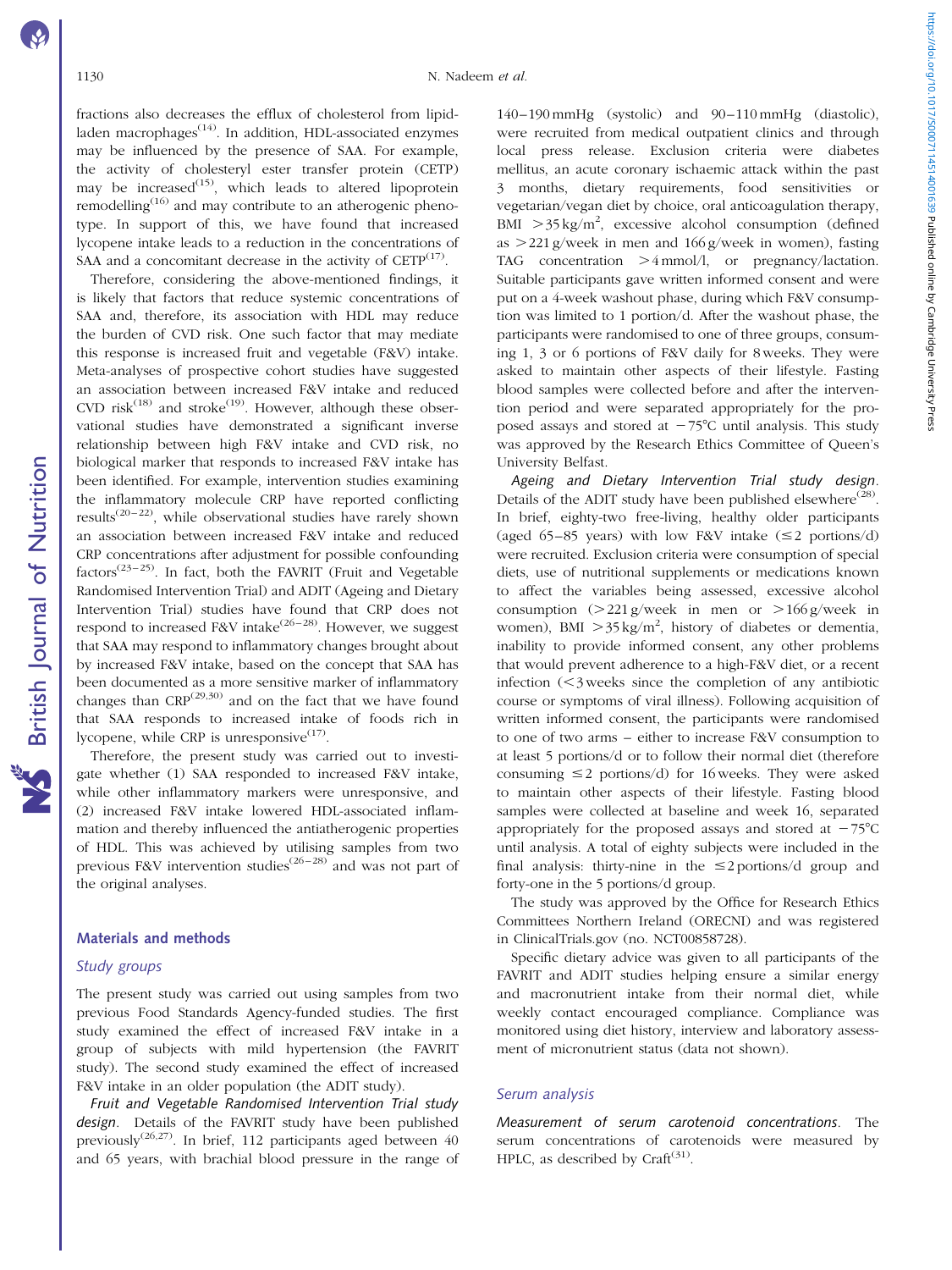Measurement of high-sensitive C-reactive protein, IL-6 and E-selectin concentrations. The concentrations of highsensitive C-reactive protein (hsCRP) were measured in the primary analyses<sup> $(27,28)$ </sup> by an immunoturbidimetric assay (Randox), using an ILab-600 biochemical analyser (Instrumentation Laboratories), and their values are reported in comparison with SAA values. The serum concentrations of IL-6 and E-selectin were measured using ELISA procedures, as per the manufacturer's instructions (product no.: HS600B and DSLE00; Randox).

Isolation of HDL<sub>2</sub> and HDL<sub>3</sub> from serum. HDL<sub>2</sub> and HDL<sub>3</sub> were isolated from serum by rapid ultracentrifugation, according to the method of McPherson et  $al^{(32)}$ . This method is a three-step procedure: crude HDL was isolated by 2 h rapid ultracentrifugation, which allows crude HDL to sediment at the bottom of the ultracentrifuge tube. This crude HDL was then subfractionated into  $HDL<sub>2</sub>$  and  $HDL<sub>3</sub>$  by two 2 h sequential rapid flotation ultracentrifugation procedures, with total isolation time being  $6 h$ . HDL<sub>2</sub> and HDL<sub>3</sub> were stored at  $-75^{\circ}$ C until the analyses described below were carried out. HDL subfractions are stable when frozen at  $-75^{\circ}$ C for up to 1 year following their isolation from serum (data not shown).

#### Serum,  $HDL<sub>2</sub>$  and  $HDL<sub>3</sub>$  analyses

Determination of total protein concentration. The concentration of protein in  $HDL<sub>2</sub>$  and  $HDL<sub>3</sub>$  was determined spectrophotometrically, as described by McEneny *et al.*<sup>(33)</sup>.

Determination of serum amyloid A concentrations. The concentrations of SAA in serum,  $HDL<sub>2</sub>$  and  $HDL<sub>3</sub>$  were determined using an ELISA procedure (KHA0011; Invitrogen Life Technologies), as per the manufacturer's instructions. This commercially available ELISA recognises the SAA isoforms 1 and 2. The concentrations of serum-SAA, HDL<sub>2</sub>-SAA and  $HDL<sub>3</sub>-SAA$  are expressed as  $\mu$ g/l.

Measurement of cholesteryl ester transfer protein activity. The activity of CETP in serum,  $HDL<sub>2</sub>$  and  $HDL<sub>3</sub>$  was measured using a commercially available fluorometric assay, as per the manufacturer's instructions (RB-CETP; Roar Biomedical, Inc.). The activity of CETP was compared with that of a known concentration of CETP; therefore, it is expressed as  $\mu$ mol/l in serum and as  $\mu$ mol/mg protein in HDL<sub>2</sub> and HDL<sub>3</sub>. The values of CETP were standardised to total protein concentration in  $HDL<sub>2</sub>$  and  $HDL<sub>3</sub>$  to obtain an estimation of the activity of this enzyme within an individual HDL particle.

# Statistical analyses

Normally distributed continuous variables are summarised as means and standard deviations. Skewed variables were logarithmically transformed for parametric analysis, and these are summarised as geometric means and interquartile ranges.

Between-group comparisons of change in each outcome variable were made using one-way ANOVA for the FAVRIT study. Because the intervention involved increasing numbers of portions of F&V, a test for linear trend across the groups was used. Between-group comparisons of change in each outcome variable were made using independent-samples t tests for the ADIT study. Within-group analyses were conducted using paired-samples t tests for both the FAVRIT and ADIT studies. Associations between outcome variables were tested using Pearson's correlation coefficients. All tests were two-tailed, and a P value  $<0.05$  was considered statistically significant. The analyses were carried out using the software SPSS (version 17.0.1; SPSS, Inc.).

### Results

#### Subject characteristics

The baseline characteristics of the FAVRIT cohort have been described previously<sup>(26,27)</sup>; however, in brief, the following baseline characteristics were similar among the groups randomised to receive a 1-, 3- or 6-portion F&V/d intervention: age (52·4 (SD 7·9) v. 56·1 (SD 8·4) v. 53·7 (SD 7·1) years); BMI  $(29.7 \text{ (SD 4.4)} \ v. 28.2 \text{ (SD 3.2)} \ v. 28.8 \text{ (SD 3.3)} \text{kg/m}^2)$ ; blood pressure (systolic: 139·4 (SD 15·0) v. 144·6 (SD 18·1) v. 145·3 (SD 15·7) mmHg; diastolic: 82·0 (SD 11·9) v. 81·1 (SD 11·1) v. 86·3 (SD 11·0) mmHg); antihypertensive medication use; lipidlowering therapy  $(P>0.05$  for all comparisons). Following intervention and assessment by dietary recall, F&V intake was found to increase across the three groups (pre  $\nu$ , post:  $0.9-1.1$ , 1·1–3·2 and 1·1–5·6 portions/d in the 1-, 3- and 6-portion groups, respectively;  $P<0.001$  for linear trend), which was accompanied by an increase in serum lutein  $(P<0.05)$  and  $\beta$ -cryptoxanthin ( $P \le 0.001$ ) concentrations, while the increase in zeaxanthin and vitamin C concentrations approached significance  $(P=0.09$  and 0.06, respectively). In addition, BMI remained unaltered following the 1-, 3- and 6-portion F&V/d interventions ( $P$ > 0·05 for all comparisons). All the above results have been reported in detail in McCall *et al.*<sup>(26,27)</sup>.

The baseline characteristics of the ADIT cohort have also been described previously<sup> $(28)$ </sup>; however, in brief, the following baseline characteristics were similar between the 2- and 5-portion groups : age  $(71.1 \text{ (s}D 5.0) v. 70.9 \text{ (s}D 5.0) \text{ years})$ ; BMI (28.1 (sp 4.5) v. 28.5 (sp 10.9) kg/m<sup>2</sup>); blood pressure (systolic: 150·5 (SD 24·4) v. 152·9 (SD 20·9) mmHg; diastolic:  $84.1$  (sp 10.9) v.  $87.0$  (sp 10.9) mmHg); antihypertensive medication use; lipid-lowering therapy  $(P>0.05$  for all comparisons). Following intervention and assessment by dietary recall, F&V intake was found to increase across the two groups (from 1·4 to 1·8 and 1·4 to 6·0 portions/d in the 2- and 5-portion groups, respectively;  $P < 0.001$ ), which was accompanied by an increase in serum lutein ( $P < 0.05$ ),  $\beta$ -cryptoxanthin ( $P < 0.01$ ), lycopene  $(P<0.05)$ , zeaxanthin  $(P<0.001)$  and vitamin C  $(P<0.001)$ concentrations. In addition, BMI remained unaltered following the 2- and 5-portion F&V/d interventions  $(P>0.05$  for both comparisons). All the above results have been reported in detail in Gibson et al.<sup>(28)</sup>.

#### Serum analysis

High-sensitive C-reactive protein, IL-6 and E-selectin concentrations. The concentrations of hsCRP in the FAVRIT and ADIT cohorts have been reported previously<sup>(27,28)</sup>; however,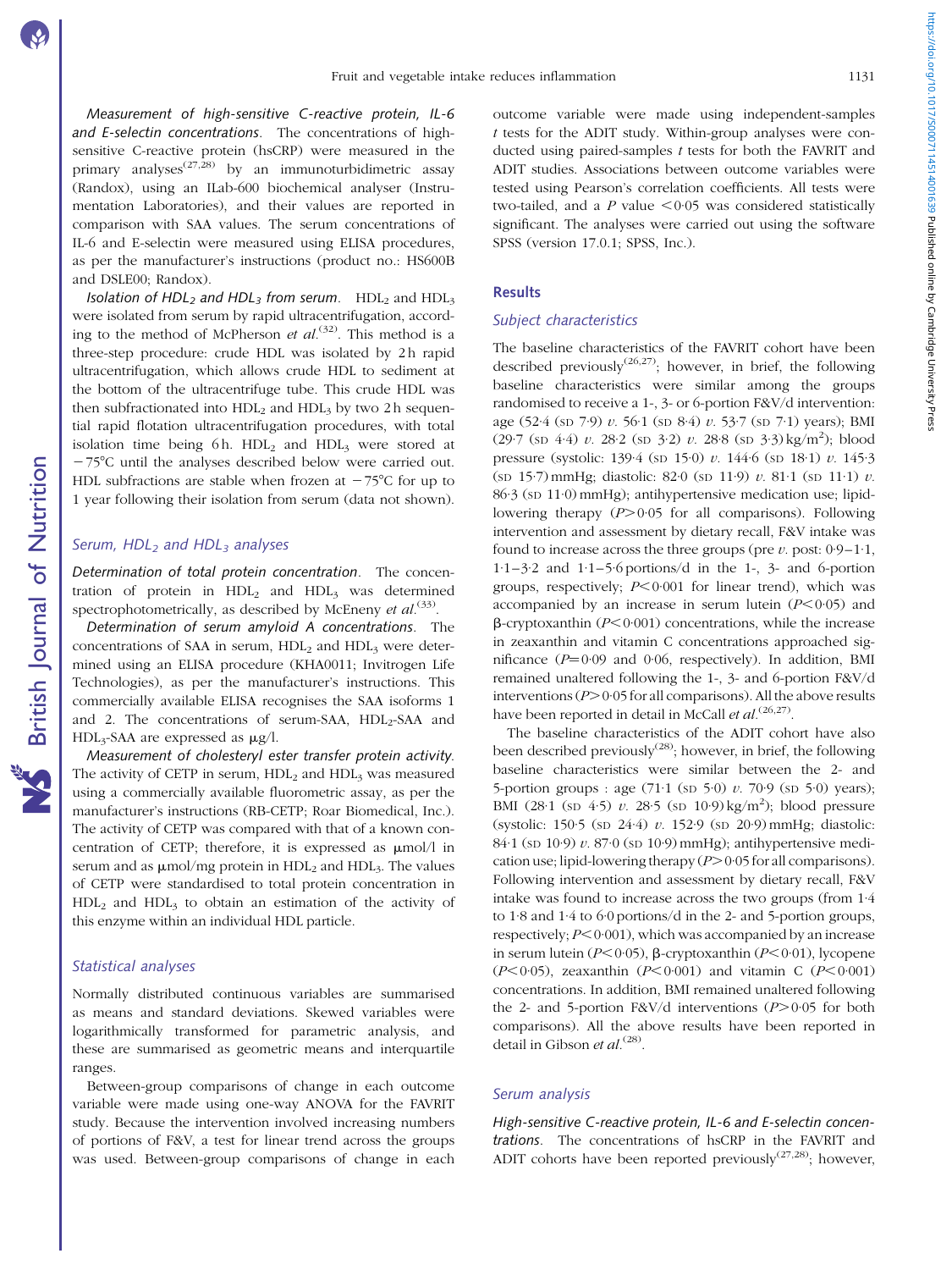British Journal of Nutrition

NS British Journal of Nutrition

Table 1. Pre- and post-fruit and vegetable (F&V) intervention serum amyloid A (SAA) concentrations in the FAVRIT (Fruit and Vegetable Randomised Intervention Trial) study

(Geometric mean values and interquartile ranges (IQR))

|                                   | Pre (week 0)   |              | Post (week 8)  |              |       |       |
|-----------------------------------|----------------|--------------|----------------|--------------|-------|-------|
| $SAA(\mu g/l)$                    | Geometric mean | <b>IQR</b>   | Geometric mean | <b>IQR</b>   | P*    | P†    |
| 1 portion $F&V/d$ ( <i>n</i> 33)  |                |              |                |              |       |       |
| Serum                             | 14001          | 7175-21824   | 14986          | 7914-22213   | 0.221 | 0.070 |
| HDL <sub>2</sub>                  | 851            | $319 - 1492$ | 937            | $362 - 1494$ | 0.226 | 0.130 |
| HDL <sub>3</sub>                  | 10642          | 10204-10772  | 10769          | 10163-11135  | 0.156 | 0.049 |
| 3 portions F&V/d (n 39)           |                |              |                |              |       |       |
| Serum                             | 13005          | 7036-32112   | 12304          | 6995-40250   | 0.918 |       |
| HDL <sub>2</sub>                  | 933            | 296-1386     | 705            | $204 - 1047$ | 0.101 |       |
| HDL <sub>3</sub>                  | 10799          | 10238-11247  | 10579          | 10236-10856  | 0.068 |       |
| 6 portions $F&V/d$ ( <i>n</i> 40) |                |              |                |              |       |       |
| Serum                             | 13873          | 3940-26301   | 10309          | 4455-27528   | 0.088 |       |
| HDL <sub>2</sub>                  | 995            | 288-1220     | 628            | $259 - 933$  | 0.038 |       |
| $HDL_3$                           | 10689          | 10231-10847  | 10428          | 10181-10593  | 0.041 |       |

 $*$  P value within the groups pre-  $v$ . post-intervention.

 $\uparrow$  P value for trend across the groups.

the concentrations of hsCRP, IL-6 and E-selectin were unaffected by increasing F&V intake in both studies  $(P>0.05$  for all comparisons; data not shown).

#### Serum,  $HDL<sub>2</sub>$  and  $HDL<sub>3</sub>$  analyses

Serum amyloid A concentrations in the Fruit and Vegetable Randomised Intervention Trial. Between-group analyses showed that although the concentrations of serum-SAA and HDL2-SAA decreased as F&V intake increased, the decrease was not significant  $(P=0.070$  and 0.130, respectively, for linear trend), while those of HDL3-SAA decreased significantly as F&V intake increased ( $P$ <0·05 for linear trend) (Table 1). Within-group analyses showed that the concentrations of serum-SAA,  $HDL<sub>2</sub>-SAA$  and  $HDL<sub>3</sub>-SAA$  were unaffected by the 1-portion F&V/d intervention  $(P>0.05$  for all comparisons), and a similar trend was observed for the concentrations of serum-SAA and HDL<sub>2</sub>-SAA following the 3-portion F&V/d intervention  $(P>0.05$  for both comparisons), although those of HDL<sub>3</sub>-SAA appeared to decrease, which was unfortunately not significant ( $P=0.068$ ). However, following the 6-portion F&V/d intervention, the concentrations of SAA in serum, HDL2 and HDL3 decreased; although this decrease was not

significant in serum, it was significant in  $HDL<sub>2</sub>$  and  $HDL<sub>3</sub>$  $(P=0.088, 0.038,$  and 0.041, respectively).

Serum amyloid A concentrations in the Ageing and Dietary Intervention Trial. Between-group analyses of the 2-  $v$ . 5-portion groups showed that as F&V intake increased, the concentrations of SAA in serum were unaffected  $(P>0.050)$ , while those in  $HDL<sub>2</sub>$  and  $HDL<sub>3</sub>$  decreased ( $P=0.035$  and 0.032, respectively) (Table 2). In addition, within-group analyses showed that the concentrations of serum-SAA, HDL<sub>2</sub>-SAA and HDL<sub>3</sub>-SAA were unaffected by the 2-portion F&V/d intervention  $(P>0.05$ for all comparisons). However, following the 5-portion F&V/d intervention, the concentrations of SAA in serum tended to decrease ( $P=0.05$ ), but decreased significantly in HDL<sub>2</sub> and HDL<sub>3</sub> ( $P=0.001$  and 0.040, respectively).

Cholesteryl ester transfer protein activity in the Fruit and Vegetable Randomised Intervention Trial. Between-group analyses showed that the activity of CETP in  $HDL<sub>3</sub>$  decreased as F&V intake increased ( $P < 0.050$  for linear trend) ([Table 3](#page-4-0)). In addition, within-group analyses showed that following the 1- and 3-portion F&V/d interventions, the activity of CETP in serum, HDL<sub>2</sub> and HDL<sub>3</sub> remained unaltered. However, following the 6-portion F&V/d intervention, although the activity of CETP was unaffected in serum  $(P>0.050)$ , it decreased in

Table 2. Pre- and post-fruit and vegetable (F&V) intervention serum amyloid A (SAA) concentrations in the ADIT (Ageing and Dietary Intervention Trial) study

(Geometric mean values and interquartile ranges (IQR))

|                                   | Pre (week 0)   |             | Post (week 16) |                |       |       |
|-----------------------------------|----------------|-------------|----------------|----------------|-------|-------|
| $SAA(\mu g/l)$                    | Geometric mean | <b>IQR</b>  | Geometric mean | IQR            | $P^*$ | P+    |
| 2 portions $F&V/d$ ( <i>n</i> 39) |                |             |                |                |       |       |
| Serum                             | 17098          | 11094-34229 | 16350          | 8047-32345     | 0.411 | 0.310 |
| HDL <sub>2</sub>                  | 1732           | 656-1790    | 1794           | 625-2662       | 0.815 | 0.035 |
| HDL <sub>3</sub>                  | 17505          | 9138-26216  | 17333          | $9510 - 25592$ | 0.914 | 0.032 |
| 5 portions $F&V/d(n 41)$          |                |             |                |                |       |       |
| Serum                             | 18907          | 11312-37556 | 14698          | 7321-33415     | 0.050 |       |
| HDL <sub>2</sub>                  | 1863           | 744-2564    | 1333           | 490-1829       | 0.001 |       |
| $HDL_3$                           | 17 784         | 6067-26244  | 12727          | 4247-20825     | 0.040 |       |

 $*P$  value within the groups pre- v. post-intervention.

†P value for difference between the 2- and 5-portion groups.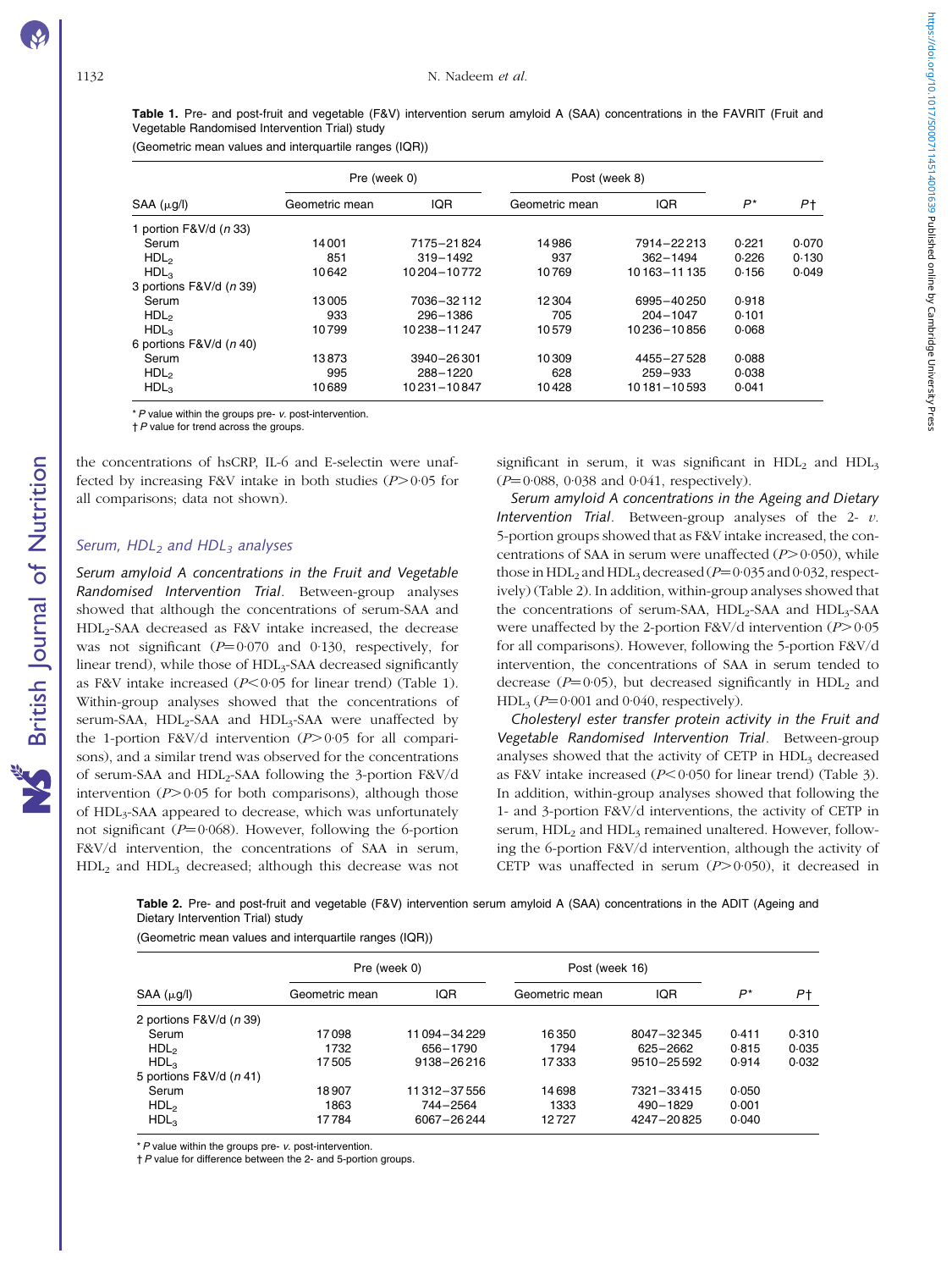<span id="page-4-0"></span>Table 3. Pre- and post-fruit and vegetable (F&V) intervention cholesteryl ester transfer protein (CETP) activity in the FAVRIT (Fruit and Vegetable Randomised Intervention Trial) study (Mean values and standard deviations; geometric mean values and interquartile ranges (IQR))

|                                  | Pre (week 0) |               | Post (week 8) |               |       |       |
|----------------------------------|--------------|---------------|---------------|---------------|-------|-------|
| <b>CETP</b>                      | Mean         | SD            | Mean          | SD            | P*    | Pt.   |
| 1 portion $F&V/d$ ( <i>n</i> 33) |              |               |               |               |       |       |
| Serum $(\mu$ mol/l)              | 288          | 50            | 281           | 48            | 0.866 | 0.530 |
| $HDL2$ ( $\mu$ mol/mg protein)   |              |               |               |               | 0.784 | 0.140 |
| Geometric mean                   |              | 1.61          |               | 1.54          |       |       |
| IQR.                             |              | $1.10 - 2.41$ |               | $1.02 - 2.55$ |       |       |
| $HDL3$ ( $\mu$ mol/mg protein)   | 0.065        | 0.012         | 0.066         | 0.009         | 0.205 | 0.010 |
| 3 portions F&V/d (n 39)          |              |               |               |               |       |       |
| Serum ( $\mu$ mol/l)             | 299          | 54            | 290           | 58            | 0.330 |       |
| $HDL2$ ( $\mu$ mol/mg protein)   |              |               |               |               | 0.443 |       |
| Geometric mean                   | 1.66         |               |               | 1.78          |       |       |
| IQR.                             |              | $0.93 - 2.30$ |               | $1.19 - 2.33$ |       |       |
| $HDL3$ ( $\mu$ mol/mg protein)   | 0.068        | 0.012         | 0.069         | 0.014         | 0.804 |       |
| 6 portions $F&V/d (n 40)$        |              |               |               |               |       |       |
| Serum ( $\mu$ mol/l)             | 293          | 56            | 290           | 55            | 0.274 |       |
| $HDL2$ ( $\mu$ mol/mg protein)   |              |               |               |               | 0.052 |       |
| Geometric mean                   | 1.79         |               |               | 1.53          |       |       |
| IQR.                             |              | $1.05 - 2.99$ |               | $1.21 - 2.21$ |       |       |
| $HDL3$ ( $\mu$ mol/mg protein)   | 0.077        | 0.017         | 0.070         | 0.010         | 0.015 |       |

\* P value within the groups pre- v. post-intervention.

†P value for trend across the groups.

 $HDL<sub>2</sub>$  and  $HDL<sub>3</sub>$ ; although this was not significant in  $HDL<sub>2</sub>$  $(P=0.052)$ , it was significant in HDL<sub>3</sub> ( $P<0.050$ ).

Cholesteryl ester transfer protein activity in the Ageing and Dietary Intervention Trial. Between-group analyses of the 2-  $v$ . 5-portion groups showed that the activity of CETP in serum  $(P>0.050)$  and HDL<sub>3</sub>  $(P>0.050)$  was unaffected ([Table 4\)](#page-5-0). However, the activity of CETP in  $HDL<sub>2</sub>$  decreased  $(P>0.050)$ . Within-group analyses showed that the activity of CETP in serum,  $HDL<sub>2</sub>$  and  $HDL<sub>3</sub>$  was unaffected following the 2-portion F&V/d intervention  $(P>0.05$  for all comparisons). However, following the 5-portion F&V/d intervention, the activity of CETP decreased in HDL<sub>2</sub>  $(P<0.001)$ , but was unaffected in serum and  $HDL<sub>3</sub>(P>0.050$  for both comparisons).

# Correlations between self-reported changes in fruit and vegetable intake, serum antioxidants and serum and  $HDL<sub>2</sub>$ and  $HDL<sub>3</sub>$  analyses

Only a few significant correlations were found between the findings from the secondary analysis carried out in the present study and those from the original studies<sup>(26–28)</sup> were that:

In the FAVRIT cohort, changes in self-reported F&V intake were negatively correlated with changes in HDL3-CETP activity  $(r - 0.281, P = 0.016)$ , while changes in serum vitamin C concentrations were negatively correlated with changes in HDL<sub>3</sub>-SAA concentrations  $(r - 0.290, P = 0.013)$ .

In the ADIT cohort, changes in self-reported F&V intake were negatively correlated with changes in HDL<sub>3</sub>-SAA concentrations  $(r - 0.383, P=0.001)$  and serum- and HDL<sub>2</sub>-CETP activity  $(r - 0.228, P = 0.047; r - 0.252, P = 0.035$ , respectively). In addition, changes in serum zeaxanthin and  $\beta$ -cryptoxanthin concentrations were negatively correlated with changes in HDL<sub>2</sub>-SAA concentrations  $(r - 0.257, P=0.037; r - 0.270,$  $P=0.024$ , respectively), while changes in serum lycopene concentrations were negatively correlated with changes in HDL<sub>3</sub>-SAA concentrations  $(r - 0.320, P = 0.008)$ .

### **Discussion**

The present study was designed based on the knowledge that F&V consumption has been found to be beneficial to CVD health in observational epidemiological studies. However, direct trial evidence of the effect of F&V consumption on a biological marker that is related to changes in CVD health is limited. Although the ability of increased F&V intake to influence CRP concentrations has been widely studied, its usefulness as a marker of inflammatory changes is disputed<sup>(34)</sup>. On the other hand, SAA may have a causal role in the development of  $CVD^{(35)}$ , which we suggest may be due to its association with HDL, as this reduces the antiatherogenic capabilities of this lipoprotein $(11)$ .

# Fruit and vegetable intervention and serum-,  $HDL<sub>2</sub>$ - and HDL3-serum amyloid A concentrations

In the primary analyses of the FAVRIT and ADIT cohorts, subject compliance was confirmed by food diaries and by appropriate changes in serum antioxidants, relative to F&V interventions<sup> $(27,28)$ </sup>. However, these primary analyses were unable to detect any changes in hsCRP concentrations following increased F&V intake<sup> $(27,28)$ </sup>. Therefore, the present study investigated whether a change in F&V intake was accompanied by changes in SAA concentrations, especially as SAA may be a more sensitive marker of inflammatory changes than other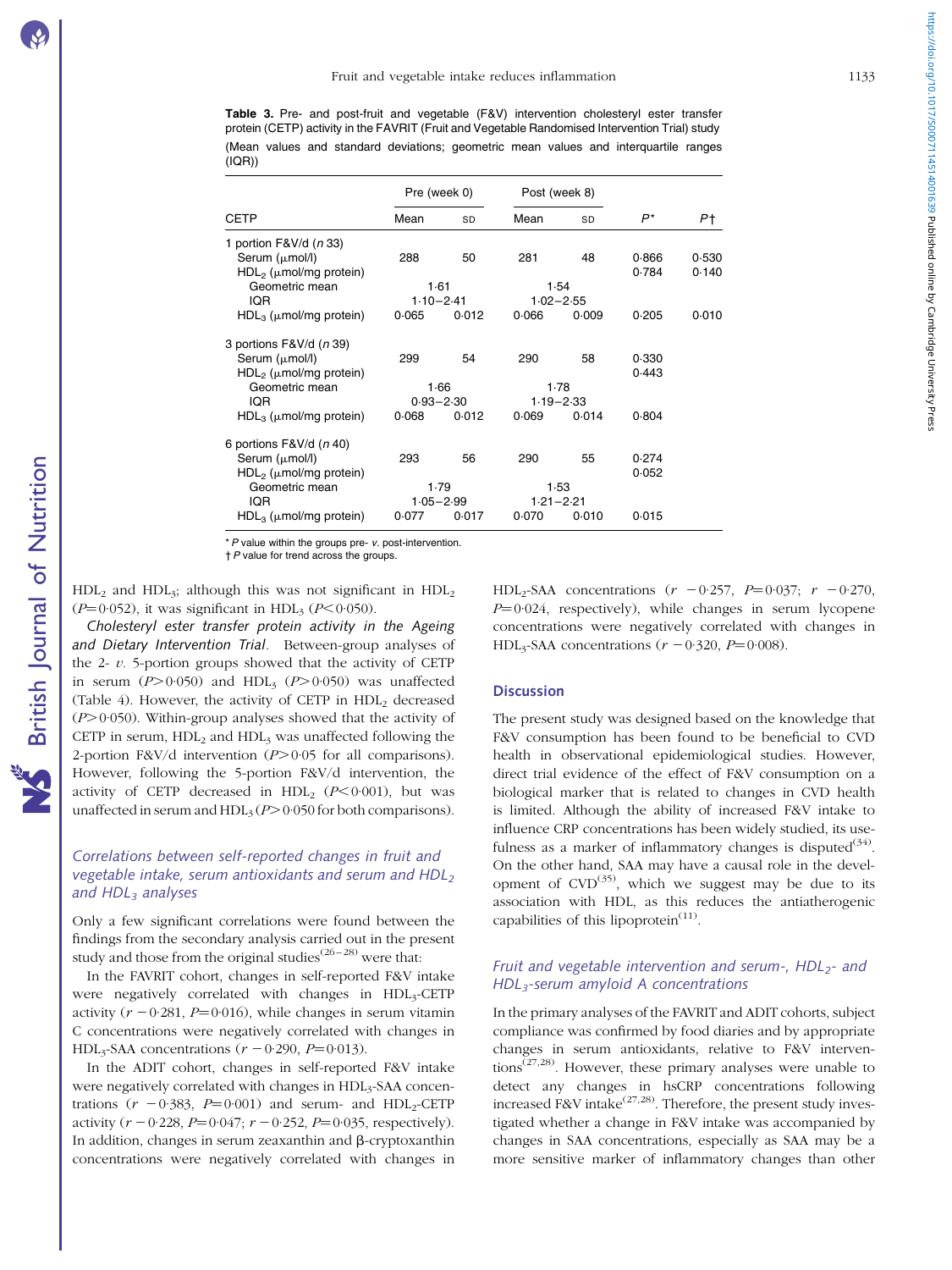British Journal of Nutrition

**NS** British Journal of Nutrition

<span id="page-5-0"></span>Table 4. Pre- and post-fruit and vegetable (F&V) intervention cholesteryl ester transfer protein (CETP) activity in the ADIT (Ageing and Dietary Intervention Trial) study

|  |  |  | (Mean values and standard deviations; geometric mean values and interquartile ranges (IQR)) |  |
|--|--|--|---------------------------------------------------------------------------------------------|--|
|  |  |  |                                                                                             |  |

|                                                               | Pre (week 0)   | Post (week 16)  |                |     |                 |       |      |
|---------------------------------------------------------------|----------------|-----------------|----------------|-----|-----------------|-------|------|
| <b>CETP</b>                                                   | Geometric mean | <b>IQR</b>      | Geometric mean |     | <b>IQR</b>      | $P^*$ | P†   |
| 2 portions F&V/d (n 39)<br>Serum $(\mu \text{mol/l})$<br>Mean | 466            |                 |                | 484 |                 | 0.10  | 0.12 |
| SD                                                            | 175            |                 |                | 193 |                 |       |      |
| $HDL2$ ( $\mu$ mol/mg protein)                                | 1.13           | $0.74 - 1.62$   | 1.12           |     | $0.73 - 1.93$   | 0.84  | 0.03 |
| $HDL3$ ( $\mu$ mol/mg protein)                                | 0.080          | $0.059 - 0.107$ | 0.082          |     | $0.063 - 0.106$ | 0.52  | 0.40 |
| 5 portions $F&V/d(n 41)$                                      |                |                 |                |     |                 |       |      |
| Serum $(\mu$ mol/l)                                           |                |                 |                |     |                 | 0.64  |      |
| Mean                                                          | 511            |                 |                | 514 |                 |       |      |
| <b>SD</b>                                                     | 159            |                 |                | 152 |                 |       |      |
| $HDL2$ ( $\mu$ mol/mg protein)                                | 1.19           | $0.77 - 1.78$   | 0.99           |     | $0.66 - 1.52$   | 0.001 |      |
| $HDL3$ ( $\mu$ mol/mg protein)                                | 0.073          | $0.060 - 0.086$ | 0.069          |     | $0.056 - 0.085$ | 0.56  |      |

 $*$  P value within the groups pre-  $v$ . post-intervention.

†P value for difference between the 2- and 5-portion groups.

acute-phase reactants<sup> $(29,30)$ </sup> and also responds to changes brought about by diet<sup> $(17,25)$ </sup>. However, within the context of a F&V intervention trial, changes in SAA concentrations have not been examined. Subsequently, the results of the present study demonstrate for the first time that SAA does respond to increased F&V intake in hypertensive and elderly populations. This was particularly apparent in the 16-week ADIT study, where both self-reported F&V intake and changes in serum lycopene concentrations were negatively correlated with changes in HDL<sub>3</sub>-SAA concentrations ( $r = 0.383$ ,  $P = 0.001$ ;  $r - 0.320$ ,  $P = 0.008$ , respectively), and the effect observed on lycopene concentrations confirms our previous findings<sup> $(17)$ </sup>. Furthermore, the concentrations of both zeaxanthin and  $\beta$ -cryptoxanthin were negatively correlated with HDL<sub>2</sub>-SAA concentrations  $(r - 0.257, P=0.037; r - 0.270, P=0.024,$ respectively). In addition, the between-group analyses showed that SAA concentrations in  $HDL<sub>2</sub>$  and  $HDL<sub>3</sub>$  decreased as F&V intake increased  $(P=0.035$  and 0.032, respectively). In the 8-week FAVRIT study, the only significant finding related to SAA was a decrease in HDL<sub>3</sub>-SAA concentrations observed in the between-group analyses  $(P=0.049)$ , which was also negatively correlated with changes in serum vitamin C concentrations. Overall, we suggest that the small disparity between the two studies may be due to (1) study duration, i.e. 8 weeks' duration of the FAVRIT study may be an insufficient time frame to fully detect the effects of an increase in F&V intake, compared with the 16 weeks' duration of the ADIT study; (2) the age difference between the cohorts of both studies, especially as the older subjects in the ADIT study had higher baseline SAA concentrations in serum,  $HDL<sub>2</sub>$  and  $HDL<sub>3</sub>$  than their younger counterparts in the FAVRIT study (although this was not examined statistically); this indicates that the older ADIT subjects may have had a greater capacity to respond to increased F&V intake; or (3) an increase in the average intake of F&V to 6 portions/d in the ADIT cohort and of 5·6 portions/d in the FAVRIT cohort, which may also have influenced the results (although this was not examined statistically). However, these suggestions need to be investigated further.

The beneficial effects exerted by increased F&V intake on SAA, but not on the other markers assessed, namely hsCRP, IL-6 and E-selectin, may be explained by the fact that SAA, as well as being expressed by the liver $(36)$ , is also expressed in and released from hypertrophic adipocytes<sup> $(37,38)$ </sup>. This may be particularly relevant, as both cohorts were, on average, overweight, verging on obese<sup> $(26,28)$ </sup>, and would have higher levels of hypertrophic adipocytes. In addition, these cells, as well as being responsible for the chronic release of SAA, are one of the main storage sites of lipid-soluble antioxidants<sup>(39–41)</sup>, which, in the case of tocopherol, lycopene, lutein and  $\beta$ -cryptoxanthin, have been shown to limit the release of pro-inflammatory cytokines and chemokines from these cells<sup> $(42-44)$ </sup>. Therefore, as lutein, lycopene, b-cryptoxanthin and zeaxanthin concentrations increased to varying degrees in the cohorts of both studies<sup> $(26,28)$ </sup>, we can deduce that this would increase their incorporation into adipocytes, where they may limit the release of SAA, similar to their ability to limit the release of cytokines and chemokines. This concept was further supported by the fact that BMI was unaltered in the cohorts of both studies, indicating that increased F&V intake may have influenced adipocyte function. However, this proposed mechanism needs to be confirmed through further investigations.

# Fruit and vegetable intervention and serum-,  $HDL<sub>2</sub>$ - and HDL3-cholesteryl ester transfer protein activity

CETP is essential for the normal metabolic functioning of HDL, although it has been suggested that when HDL is associated with SAA, its activity may be altered to a proatherogenic phenotype<sup> $(11,15)$ </sup>. This can reduce the ability of HDL to participate in reverse cholesterol transport<sup> $(45,46)$ </sup>. Therefore, the reduction in the activity of CETP in HDL3 in the FAVRIT cohort and in HDL2 in the ADIT cohort and also the negative correlation of this reduction with self-reported F&V intake demonstrate an anti-atherogenic property of increasing F&V intake and/or decreasing SAA concentrations.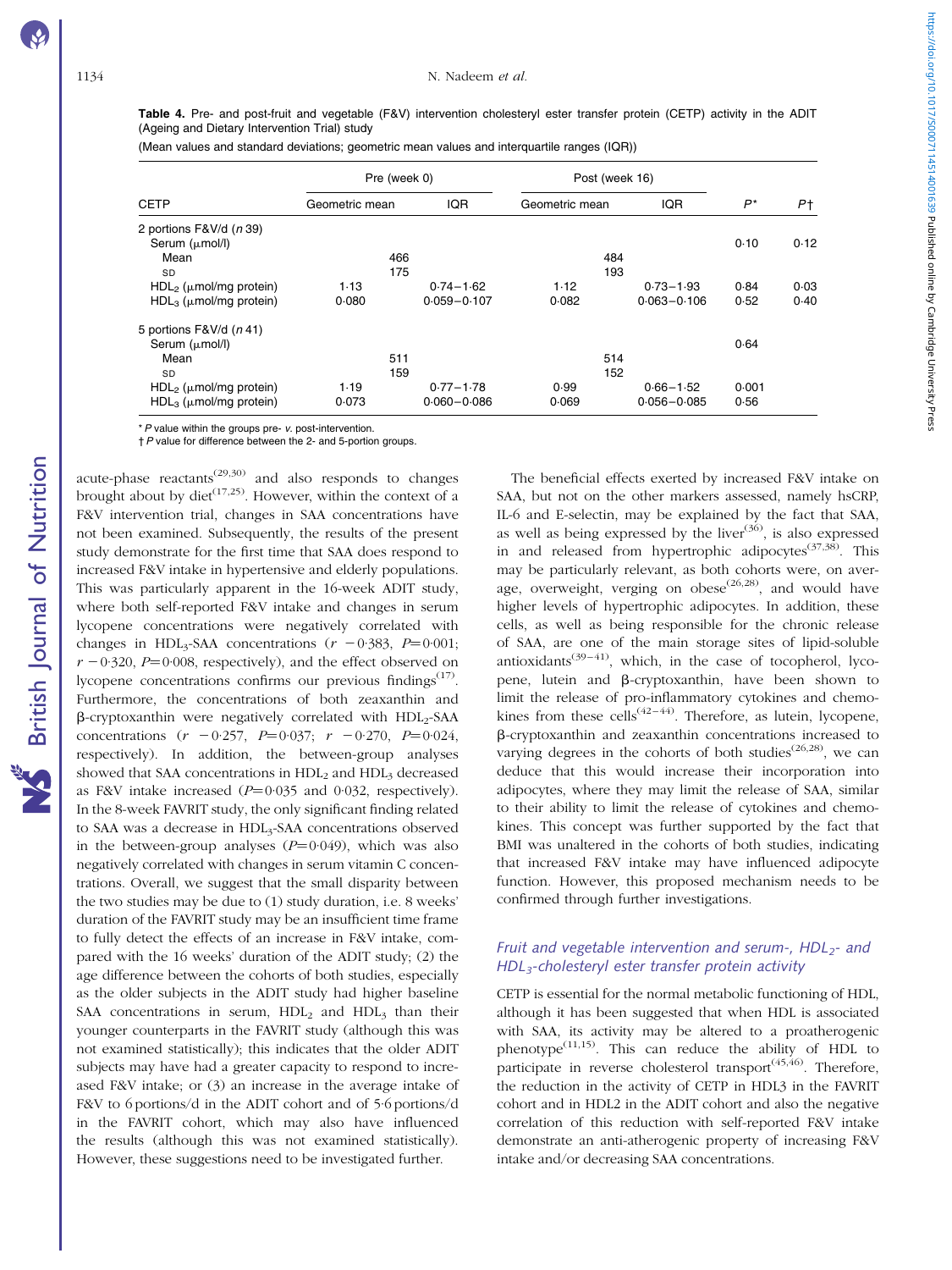F&V intake may have exerted this effect through one or several mechanisms. First, as CETP is also released by adipo- $\text{cvtes}^{(47)}$ , its expression may have been down-regulated by the increase in lipid-soluble antioxidant concentrations, similar to that suggested for SAA. However, to date, only vitamin E has been investigated in this context, with contradictory findings. In one study, no effect was observed<sup> $(48)$ </sup>, while in another study, vitamin E was found to inhibit the activity of CETP, although the latter study was conducted in hamsters<sup> $(49)$ </sup>. Second, the increased F&V intake may have reduced the expression of CETP in the liver, thereby lowering the levels available to associate with HDL. Third, increased F&V intake may, via its ability to lower SAA concentrations within HDL fractions, have altered the conformation of HDL and/or CETP, thus reducing their interaction<sup> $(50)$ </sup>. Unfortunately, as a mass assay was not carried out in the present study, it is difficult to confirm whether the amount of CETP was reduced or remained the same, but its activity was found to be reduced. However, regardless of the mechanism, the present study is the first to show that increased F&V intake leads to reduced CETP activity, which may enhance the antiatherogenic properties of this lipoprotein, although this concept needs to be investigated further.

## Conclusions

Overall, by carrying out a further analysis on samples from the FAVRIT and ADIT studies in the present study, we have shown that increased F&V intake  $(\geq 5$  portions/d) augments serum,  $HDL<sub>2</sub>$  and  $HDL<sub>3</sub>$  antioxidant concentrations and have also shown for the first time that such a dietary pattern lowers the concentrations of the inflammatory marker SAA in HDL<sub>2</sub> and HDL3, indicating that this marker may be sensitive to changes in F&V intake in hypertensive and older populations. In addition, we have shown that by decreasing the association of SAA with HDL and by reducing the activity of HDL-associated CETP, increased intake of F&V may enhance the antiatherogenic properties of HDL<sub>2</sub> and HDL<sub>3</sub>. These results highlight a dual antioxidant/anti-inflammatory impact of such a dietary pattern, which would probably affect cardiovascular health.

Overall, the results of the present study provide tangible evidence of the effectiveness of increasing F&V intake, which is an encouraging endorsement of the '5-a-day' public health message and may be of use to health policy makers.

# Acknowledgements

The authors thank the Food Standards Agency for funding the original grants, NO2029 (FAVRIT study) and NO5067 (ADIT study), which provided the samples for the present study. They also thank D. O. M. and Dr Claire McGartland for managing NO2029 and Dr Andrew Gibson, C. E. N. and Dr Sarah Gilchrist for managing NO5067.

The present study was funded by the Food Standards Agency and the Department of Health (FSA-DH, UK: NO5087). The FSA-DH had no role in the design and analysis of the study or in the writing of this article. The views expressed in this article are those of the author(s) and not necessarily those of the Department of Health.

The authors' contributions are as follows: J. M. designed the study; N. N. conducted the study; J. V. W. and I. S. Y. designed the FAVRIT and ADIT studies, which generated the samples for the present study; C. E. N. and D. O. M. conducted the FAVRIT and ADIT studies; D. M. and D. E. recruited the FAVRIT and ADIT subjects; J. M., J. V. W. and N. N. wrote the article; J. M. had primary responsibility for the final content. All authors read and approved the final manuscript.

None of the authors has any conflicts of interest to declare.

# References

- 1. Munro JM & Cotran RS (1988) The pathogenesis of atherosclerosis: atherogenesis and inflammation. Lab Invest 58, 249–261.
- 2. Alexander RW (1994) Inflammation and coronary artery disease. N Engl J Med 331, 468-469.
- 3. Mendall MA, Patel P, Ballam L, et al. (1996) C reactive protein and its relation to cardiovascular risk factors: a population based cross sectional study. BMJ 312, 1061-1065.
- 4. Ridker PM, Cushman M, Stampfer MJ, et al. (1997) Inflammation, aspirin, and the risk of cardiovascular disease in apparently healthy men. N Engl J Med  $336$ , 973-999.
- 5. Koenig W, Sund M, Frohlich M, et al. (1999) C-reactive protein, a sensitive marker of inflammation, predicts future risk of coronary heart disease in initially healthy middleaged men: results from the MONICA (Monitoring Trends and Determinants in Cardiovascular Disease) Augsburg Cohort Study, 1984 to 1992. Circulation 99, 237–242.
- 6. Kuller LH, Tracy RP, Shaten J, et al. (1996) Relation of C-reactive protein and coronary heart disease in the MRFIT nested case–control study. Multiple Risk Factor Intervention Trial. Am J Epidemiol 144, 537–547.
- 7. Akira S, Hiranom T, Tagam T, et al. (1990) Biology of multifunctional cytokines: IL 6 and related molecules (IL 1 and TNF). FASEB J 4, 2860–2867.
- 8. Ogasawara K, Mashiba S, Wada Y, et al. (2004) A serum amyloid A and LDL complex as a new prognostic marker in stable coronary artery disease. Atherosclerosis 174, 349-356.
- 9. Johnson BD, Kip KE, Marroquin OC, et al. (2004) Serum amyloid A as a predictor of coronary artery disease and cardiovascular outcome in women: the National Heart, Lung, and Blood Institute-Sponsored Women's Ischemia Syndrome Evaluation (WISE). Circulation 109, 726-732.
- 10. Zhao Y, He X, Shi X, et al. (2010) Association between serum amyloid A and obesity: a meta-analysis and systematic review. Inflamm Res 59, 323–334.
- 11. Jahangiri A, de Beer MC, Noffsinger V, et al. (2009) HDL remodeling during the acute phase response. Arterioscler Thromb Vasc Bio 29, 261–267.
- 12. Clifton PM, Mackinnon AM & Barter PJ (1985) Effects of serum amyloid A protein (SAA) on composition, size, and density of high density lipoproteins in subjects with myocardial infarction. *J Lipid Res* 26, 1389-1398.
- 13. Van Lenten BJ, Hama SY, de Beer FC, et al. (1995) Antiinflammatory HDL becomes pro-inflammatory during the acute phase response. Loss of protective effect of HDL against LDL oxidation in aortic wall cell cocultures. J Clin Invest 96, 2758–2767.
- 14. Artl A, Marsche G, Lestavel S, et al. (2000) Role of serum amyloid A during metabolism of acute-phase HDL by macrophages. Arterioscler Thromb Vasc Biol 20, 763–772.
- 15. Park KH, Shin DG, Kim JR, et al. (2010) The functional and compositional properties of lipoproteins are altered in